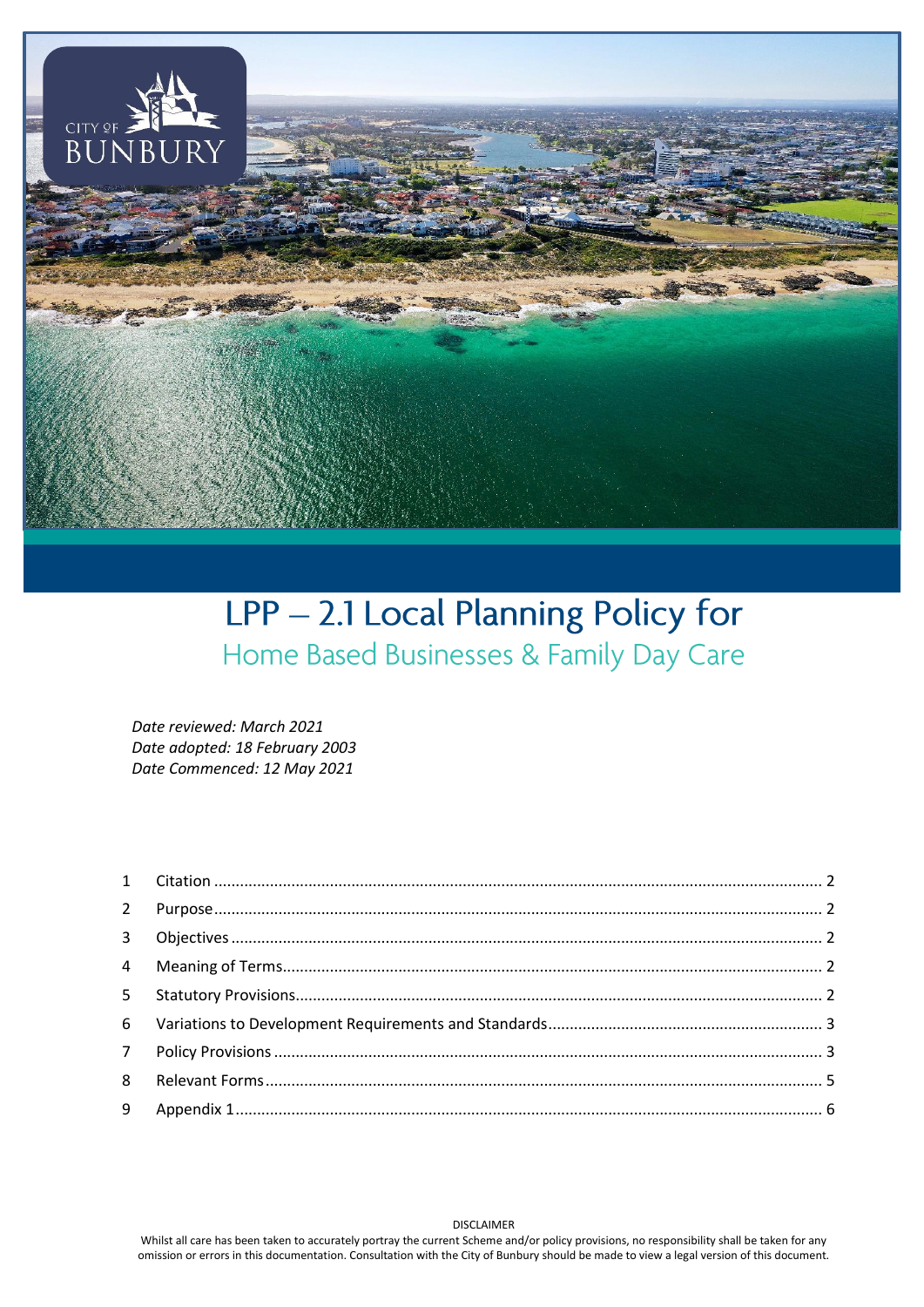### <span id="page-1-0"></span>1 Citation

This is a Local Planning Policy prepared under Schedule 2 of the *Planning and Development (Local Planning Schemes) Regulations 2015*. This Policy may be cited as Local Planning Policy 2.1: Home Based Businesses & Family Day Care.

### <span id="page-1-1"></span>2 Purpose

The purpose of this Local Planning Policy is to maintain a consistent approach to the assessment of proposed home based business developments within the City of Bunbury and to facilitate the operation of home based business activities in association with the primary residential use in accordance with the policy objectives.

### <span id="page-1-2"></span>3 Objectives

In accordance with the Aims of the Scheme, achievement of the following objectives is sought for all home based business activities throughout the Scheme Area –

- (a) Development and use of premises should not conflict with or detract from the quality of the streetscape environment within the locality;
- (b) Home based business activities should not impact on the residential character and amenity, particularly in terms of noise and odour emissions;
- (c) Home based business activities should not adversely impact on vehicular circulation or compromise the safety of road users and pedestrians;
- (d) Home based business activities operate as an ancillary use to a residential use on the same lot/development site; and
- (e) To promote the economic and lifestyle importance of home based businesses in the City of Bunbury and to acknowledge evolving work practices and technology.

### <span id="page-1-3"></span>4 Meaning of Terms

Unless otherwise defined below, words and terms used in this Local Planning Policy are as defined in the Planning and Development Act 2005, the *Planning and Development (Local Planning Schemes) Regulations 2015* (the Regulations), the Scheme or the Residential Design Codes (R-Codes).

*Note: A copy of the land use definitions for a Home Office, Home Occupation, Home Business and Family Day Care is contained in Appendix 1.*

### <span id="page-1-4"></span>5 Statutory Provisions

#### **5.1 Application**

- 5.1.1 This Local Planning Policy applies to all residential premises within the local government district of the City of Bunbury.
- 5.1.2 The approval shall be personal to the applicant and shall not be transferred to any other person or run with the land in respect of which it was granted.
- 5.1.3 For the purposes of this Local Planning Policy, the term 'home based business' refers to the following use classes –
	- (a) Home Business; and (b) Family Day Care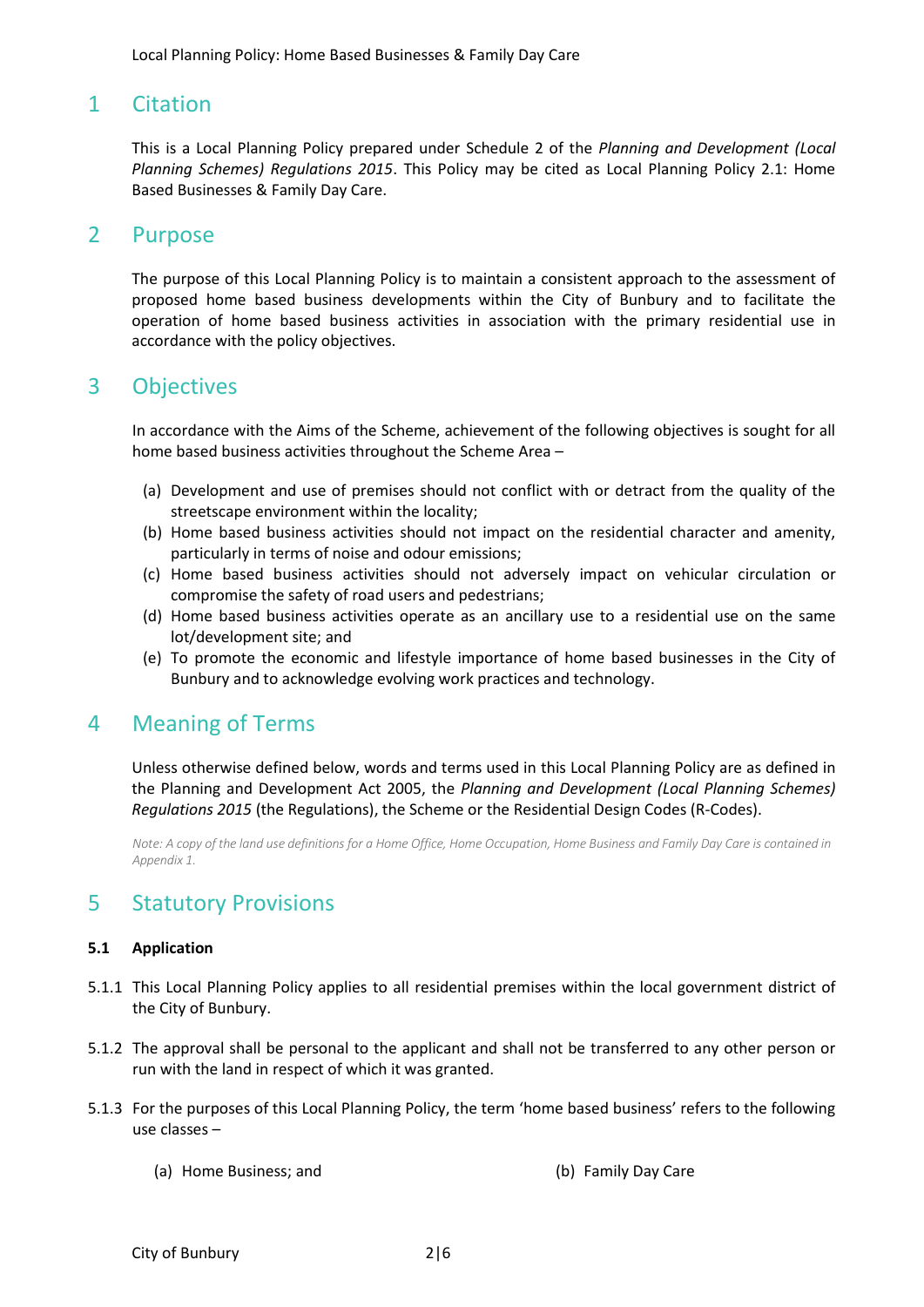#### Local Planning Policy: Home Based Businesses & Family Day Care

*Note: Please be advised that in addition to the below, Family Day Care's will be required to meet the requirements outlined within the Education and Care Services National Law (WA) Act 2012 and the Education and Care Services National Regulations 2012.*

#### **4.2 Exemptions from Development Approval**

'Home Office' and 'Home Occupation' uses are exempt from requiring development approval where permissible under the zone subject to complying with the relevant land use definitions under the Scheme, pursuant to clause 61(2)(d) & 61(3) of the deemed provisions of the Regulations.

### <span id="page-2-0"></span>6 Variations to Development Requirements and Standards

Where an application proposes a variation to one or more of the Acceptable Development requirements outlined under section 7 of this Local Planning Policy, the applicant shall submit justification to demonstrate that the use is consistent with the performance criteria and objectives of the policy. The Local Government may give notice in accordance with clause 64 of the deemed provisions.

### <span id="page-2-1"></span>7 Policy Provisions

The development and use of land for a home based business is to be in accordance with the provisions of the Scheme (including land use definitions) and the following development requirements of this Local Planning Policy.

| <b>Performance Criteria</b>                                                                                                                                                                                                                                                                                                                                                                                                                                                               | <b>Acceptable Development</b>                                                                                                                                                                                                                                                                                                                                                                                                                                                                   |  |  |  |
|-------------------------------------------------------------------------------------------------------------------------------------------------------------------------------------------------------------------------------------------------------------------------------------------------------------------------------------------------------------------------------------------------------------------------------------------------------------------------------------------|-------------------------------------------------------------------------------------------------------------------------------------------------------------------------------------------------------------------------------------------------------------------------------------------------------------------------------------------------------------------------------------------------------------------------------------------------------------------------------------------------|--|--|--|
| 1. Site Area                                                                                                                                                                                                                                                                                                                                                                                                                                                                              |                                                                                                                                                                                                                                                                                                                                                                                                                                                                                                 |  |  |  |
| PC1.1 The site layout must ensure -<br>No nuisance or adverse impact on the<br>amenity of adjoining properties; and<br>No nuisance associated with traffic<br>$\bullet$<br>movements or car parking, particularly<br>with regards to lots with common<br>property access.                                                                                                                                                                                                                 | AD1.1 Home Business & Family Day Care<br>Are located and conducted within a single<br>detached dwelling on lots with a minimum<br>area of 500m <sup>2</sup> .                                                                                                                                                                                                                                                                                                                                   |  |  |  |
| 2. Home Based Business Area (including Storage)                                                                                                                                                                                                                                                                                                                                                                                                                                           |                                                                                                                                                                                                                                                                                                                                                                                                                                                                                                 |  |  |  |
| PC2.1 The site layout and internal layout<br>ensures that the business component -<br>Provides adequate privacy for adjacent<br>residential properties;<br>Provides both suitable work and home<br>$\bullet$<br>environment;<br>Is legible and appropriate for users<br>٠<br>(both occupants and visitors)<br>Does not create nuisance or adversely<br>$\bullet$<br>impact on adjacent and surrounding<br>properties; and<br>Is capable of being reverted to a solely<br>residential use. | <b>AD2.1 Home Business</b><br>$(a)$ The<br>business<br>component is<br>clearly<br>identifiable from the primary residential<br>use of the dwelling; and<br>(b) Outbuildings and all other incidental<br>development<br>constructed<br>to<br>accommodate or support the business<br>have a residential appearance (materials<br>and finishes).<br><b>AD2.2 Family Day Care</b><br>(a) Fencing should be installed to a suitable<br>height (1.8m) to provide a safe, screened<br>and secure site. |  |  |  |
| 3. Advertisement & Signage                                                                                                                                                                                                                                                                                                                                                                                                                                                                |                                                                                                                                                                                                                                                                                                                                                                                                                                                                                                 |  |  |  |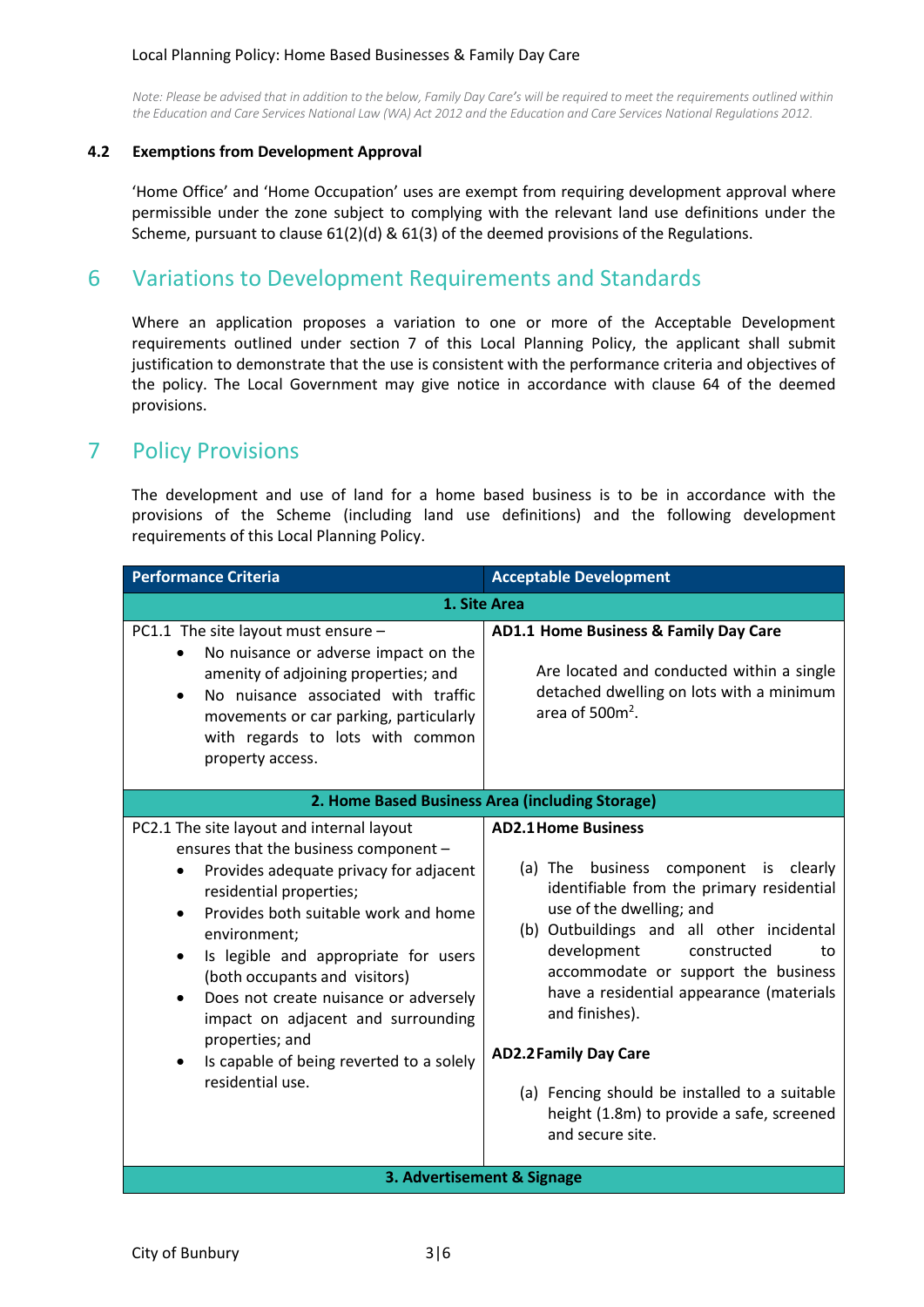| PC3.1 Signage shall not detract from the<br>streetscape, and the residential character<br>or amenity of the surrounding residential<br>area.<br>PC4.2 The operating times protect the amenity<br>of the adjoining land uses and must be in<br>accordance<br>with<br>the<br>Environmental<br>Protection (Noise) Regulations 1997.                                              | AD3.1 Home Business & Family Day Care<br>(a) A single sign that does not exceed a<br>maximum a total sign face area of $0.6m2$<br>and is not illuminated.<br>(b) Must be painted or affixed to a wall or<br>fence; and<br>(c) Must be positioned on private property.<br><b>4. Operating Hours</b><br><b>AD4.1 Home Business</b><br>(a) Operating hours limited to Monday to<br>Saturday, 7am to 7pm. |  |  |
|-------------------------------------------------------------------------------------------------------------------------------------------------------------------------------------------------------------------------------------------------------------------------------------------------------------------------------------------------------------------------------|-------------------------------------------------------------------------------------------------------------------------------------------------------------------------------------------------------------------------------------------------------------------------------------------------------------------------------------------------------------------------------------------------------|--|--|
|                                                                                                                                                                                                                                                                                                                                                                               | <b>AD4.2 Family Day Care</b><br>(a) Operating hours limited to Monday to                                                                                                                                                                                                                                                                                                                              |  |  |
|                                                                                                                                                                                                                                                                                                                                                                               | Saturday 7am to 7pm.                                                                                                                                                                                                                                                                                                                                                                                  |  |  |
| 5. Amenity & Environment                                                                                                                                                                                                                                                                                                                                                      |                                                                                                                                                                                                                                                                                                                                                                                                       |  |  |
| PC5.1 The use and associated activities must not<br>impact on the established local amenity<br>from the operation of machinery or<br>equipment or from<br>electrical<br>light,<br>vibration, smell, fumes, smoke, vapour,<br>soot, ash, oil, dust, waste water, waste<br>products or other and<br>shall be the<br>Environmental<br>Protection<br>(Noise)<br>Regulations 1997. | AD5.1 The business activities or functions does<br>not cause nuisance or have any adverse<br>impact on the amenity of<br>adjoining<br>properties or surrounding residential area.                                                                                                                                                                                                                     |  |  |
| PC5.2 The storage of chemicals, gases or other<br>hazardous materials associated with the<br>use must not compromise public safety of<br>residents within the area.                                                                                                                                                                                                           | AD5.2 Storage of chemicals, gases or other<br>hazardous materials is no more than the<br>limited<br>normally<br>associated<br>with<br>a<br>domestic activity.                                                                                                                                                                                                                                         |  |  |
| PC5.3 The scale and intensity of the use must be<br>limited to ensure minimal impact on the<br>existing public utilities and infrastructure.                                                                                                                                                                                                                                  | AD5.3 The load imposed on public utilities is no<br>greater than that anticipated with the<br>predominant residential use of the zone.                                                                                                                                                                                                                                                                |  |  |
|                                                                                                                                                                                                                                                                                                                                                                               | <b>6. Car Parking</b>                                                                                                                                                                                                                                                                                                                                                                                 |  |  |
| PC6.1 The level of pedestrian and vehicular<br>traffic generated by the use must have<br>impact on the<br>minimal<br>established<br>residential amenity of the area; and<br>PC6.2 The scale of the use does not result in<br>traffic difficulties as a result of inadequacy<br>in parking or increased traffic movements.                                                     | <b>AD6.1 Home Business</b><br>(a) 1 bay per employee in addition to the<br>residential requirements outlined under<br>the Residential Design Codes.<br><b>AD6.2 Family Day Care</b><br>(a) 1 bay in addition to the residential<br>outlined<br>requirement<br>under<br>the<br>Residential Design Codes.                                                                                               |  |  |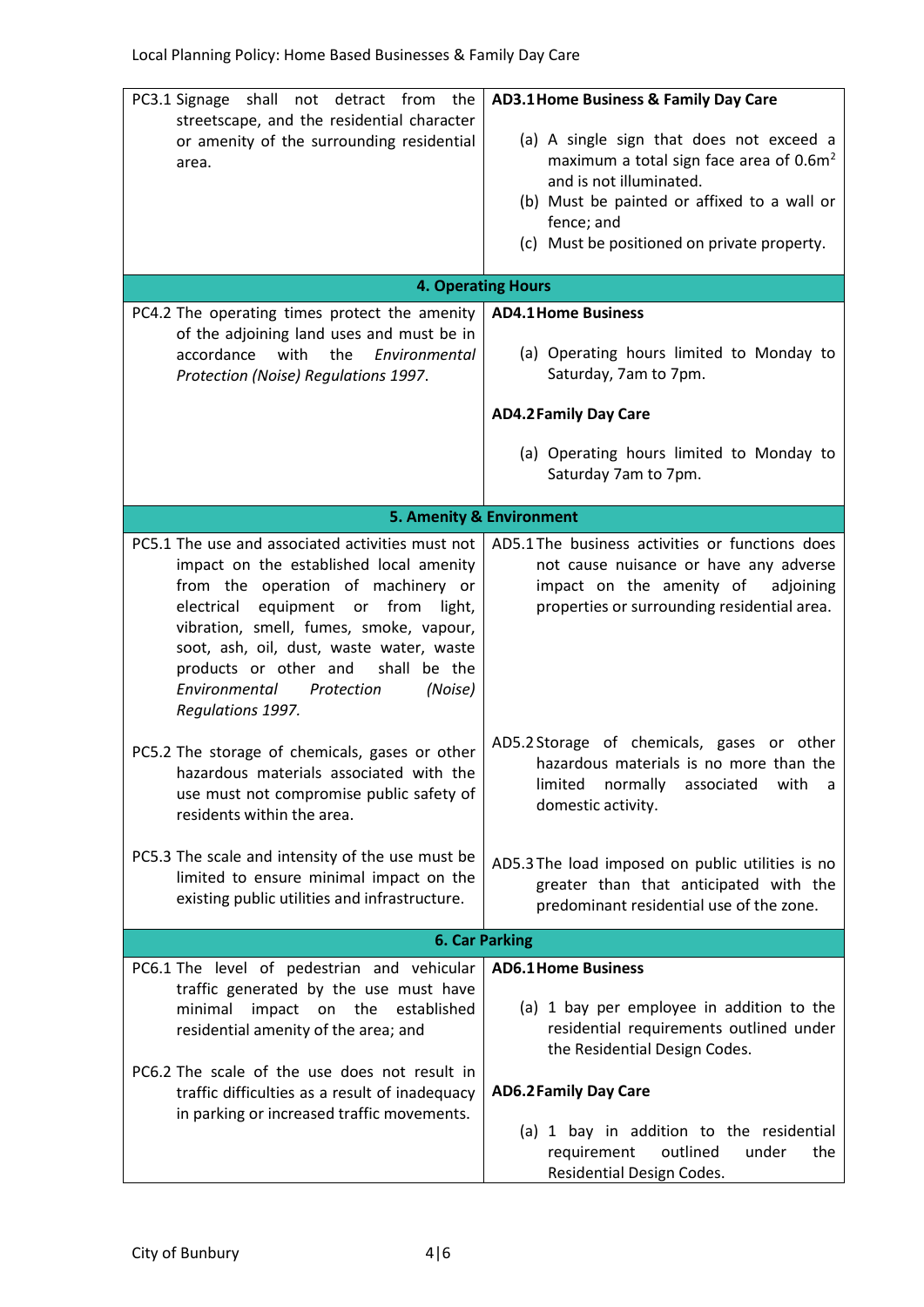#### Local Planning Policy: Home Based Businesses & Family Day Care

*Note: Where applicable, home based businesses will need to comply with separate building legislation requirements. If the proposed business component is more than 10% of the dwelling floor area then compliance with the Building Code of Australia (BCA) will be required, which could include substantial works and cost.*

## <span id="page-4-0"></span>8 Relevant Forms

All the of the City's forms (including Home Based Business Self Assessment Sheet) and fee schedules can be obtained from the City's Administration Building or can be viewed and downloaded from the City's website at <http://www.bunbury.wa.gov.au/Pages/Planning-Forms.aspx>

Should you have any further questions regarding this or any other matter, you are welcome to contact one of the City's duty planner by telephone on (08) 9792 7000 or via email at [records@bunbury.wa.gov.au](mailto:records@bunbury.wa.gov.au)